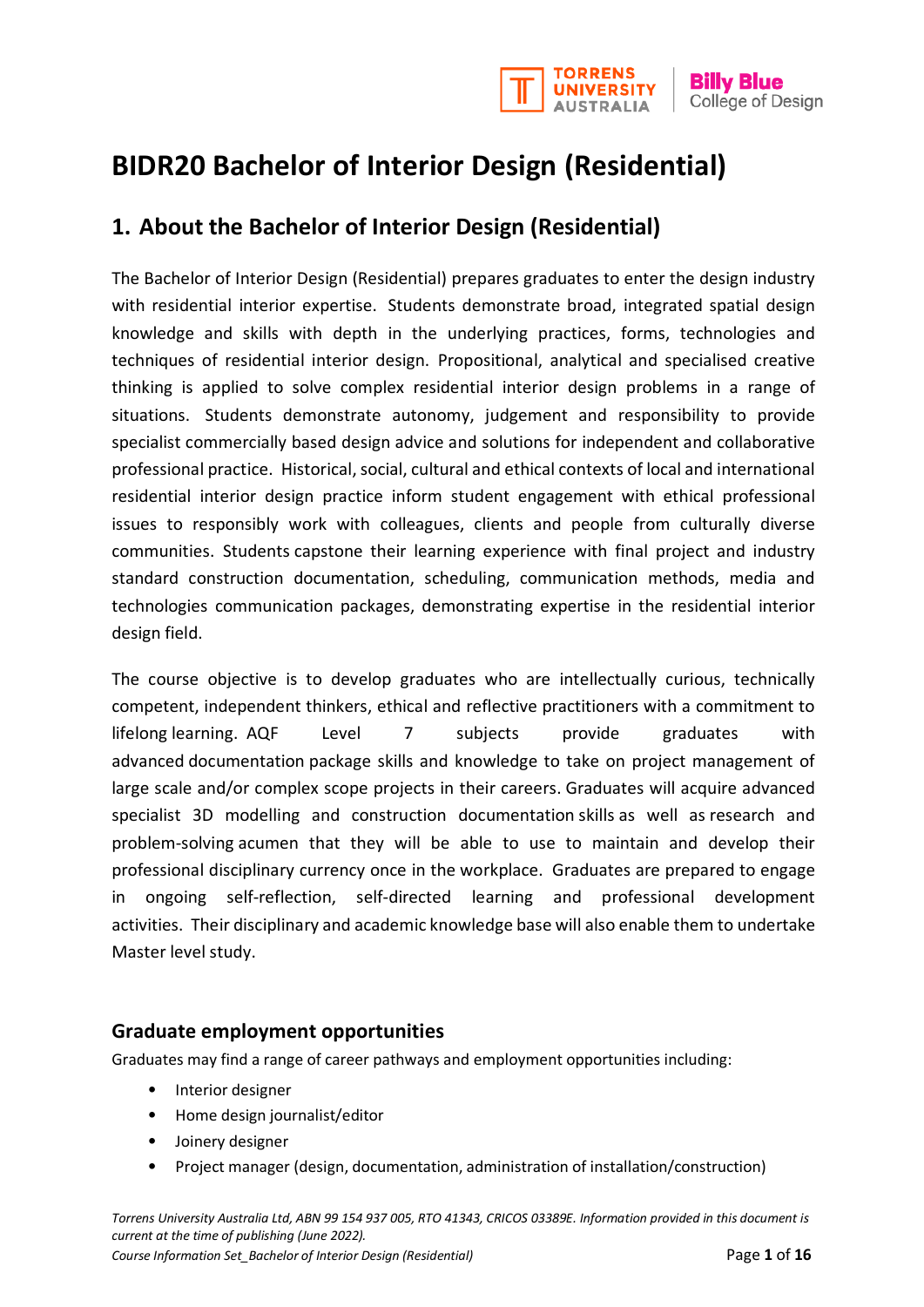

- 2D CAD construction documentation
- 3D computer modelling consultant
- Soft and Hard materiality and furnishings consultant
- Residential design consultant
- Homelessness solutions strategist
- Aged care facilities designer
- Luxury private developer designer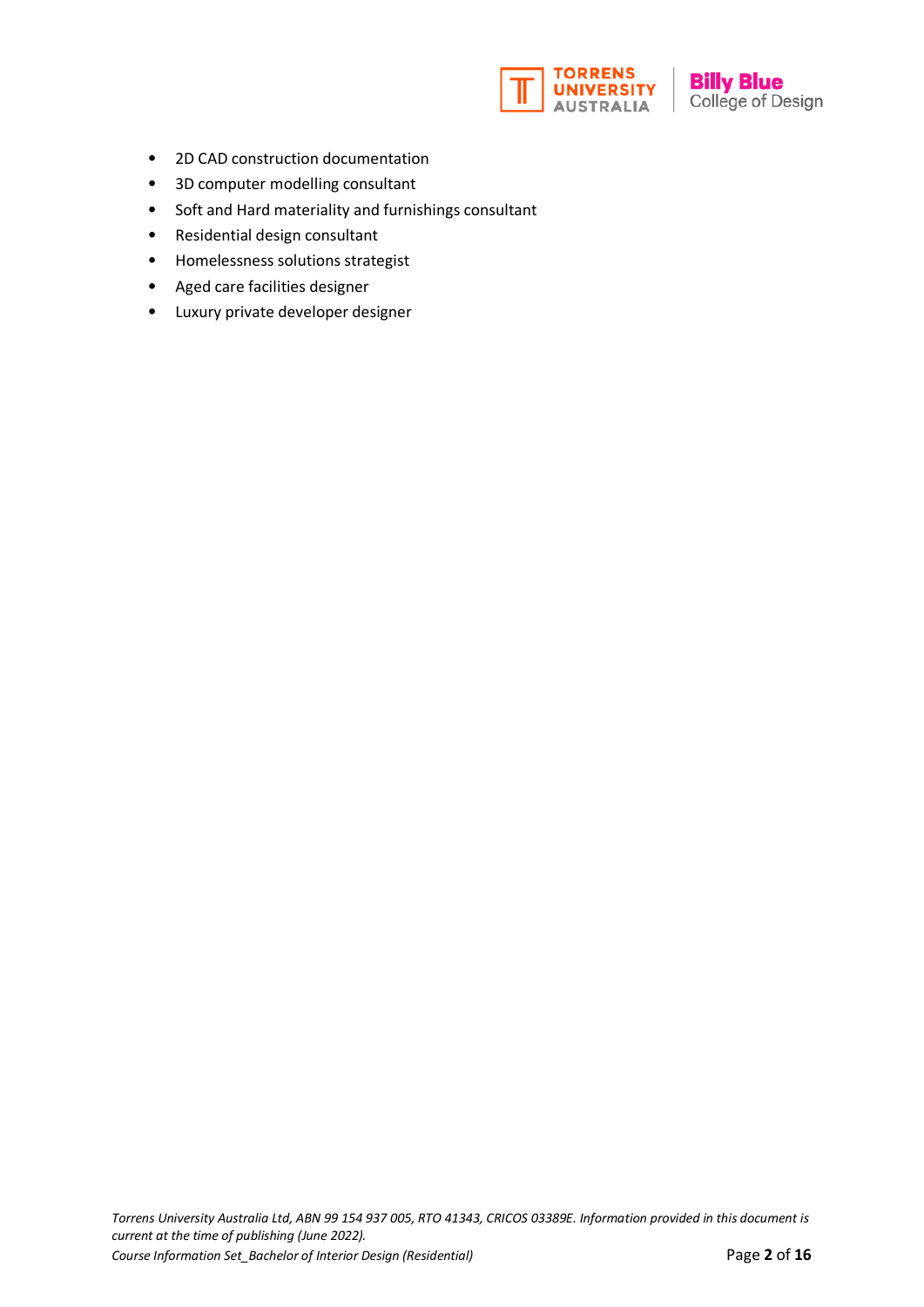

|  |  | <b>Course Overview</b> |
|--|--|------------------------|
|--|--|------------------------|

| <b>Course Title</b>                                                           | <b>Bachelor of Interior Design (Residential)</b>                                                                                                                                                                                                                                                                                                                                                                                                                                                                                                         |                                                                                 |                                                                                                                                                                                                                                                                                                                                                                                                 |  |
|-------------------------------------------------------------------------------|----------------------------------------------------------------------------------------------------------------------------------------------------------------------------------------------------------------------------------------------------------------------------------------------------------------------------------------------------------------------------------------------------------------------------------------------------------------------------------------------------------------------------------------------------------|---------------------------------------------------------------------------------|-------------------------------------------------------------------------------------------------------------------------------------------------------------------------------------------------------------------------------------------------------------------------------------------------------------------------------------------------------------------------------------------------|--|
| Study Options -<br><b>Domestic</b><br><b>Australian</b><br>students           | Face to Face delivery<br>Online delivery<br>Full-time and part-time options<br>available.                                                                                                                                                                                                                                                                                                                                                                                                                                                                | Study Options -<br><b>International</b><br>students                             | International students on a<br>student visa must not enroll into<br>any more than a third or 33% of<br>online subjects over their course<br>and must study at least one<br>subject that is face to face in<br>each trimester.<br>International students on a<br>student visa are required to<br>study full time, i.e. the student<br>must complete a minimum of<br>1.0 EFTSL of study per year. |  |
| <b>Start Dates</b>                                                            | February, June, September<br>specific dates visit the<br>For<br>website.                                                                                                                                                                                                                                                                                                                                                                                                                                                                                 | <b>Course Length</b>                                                            | Full-time: 3 years<br>Part-time: 6 years                                                                                                                                                                                                                                                                                                                                                        |  |
| Payment<br><b>Options</b><br><b>Domestic</b><br><b>Australian</b><br>students | <b>Upfront payment</b><br>This means tuition fees will be<br>invoiced each trimester and<br>payment is required on or before<br>the due date.<br><b>FEE-HELP</b><br>Australian<br>FEE-HELP<br>is<br>Government's loan scheme for<br>higher education degree courses.<br>It can assist you in paying for all, or<br>part of, your course fees.<br>Repayments commence via the<br>tax system once your income rises<br>above a minimum threshold. Just<br>like with any other debt, a FEE-<br>HELP debt is a real debt that<br>impacts your credit rating. | <b>Payment Options</b><br>International<br>$\overline{\phantom{0}}$<br>students | <b>Upfront payment</b><br>This means tuition fees will be<br>invoiced each trimester and<br>payment is required on or<br>before the due date.                                                                                                                                                                                                                                                   |  |
| <b>Course</b><br>study<br>requirements                                        | Each subject involves 10 hours of<br>study per week, comprising 3<br>hours of facilitated study and 7<br>hours self-directed study.                                                                                                                                                                                                                                                                                                                                                                                                                      | <b>Assessment</b>                                                               | Practical assignments, research<br>projects,<br>presentations<br>and<br>reports.                                                                                                                                                                                                                                                                                                                |  |
| <b>Locations</b>                                                              | Sydney<br><b>Brisbane</b><br>Melbourne<br>Online                                                                                                                                                                                                                                                                                                                                                                                                                                                                                                         | <b>Delivered by</b>                                                             | Billy Blue College of Design at<br><b>Torrens University Australia</b>                                                                                                                                                                                                                                                                                                                          |  |
| Provider                                                                      | Torrens University Australia Ltd is<br>registered as a self-accrediting                                                                                                                                                                                                                                                                                                                                                                                                                                                                                  | <b>CRICOS</b><br><b>Course</b><br>Code                                          | 105419M                                                                                                                                                                                                                                                                                                                                                                                         |  |

*Torrens University Australia Ltd, ABN 99 154 937 005, RTO 41343, CRICOS 03389E. Information provided in this document is current at the time of publishing (June 2022).* 

*Course Information Set\_Bachelor of Interior Design (Residential)* Page 3 of 16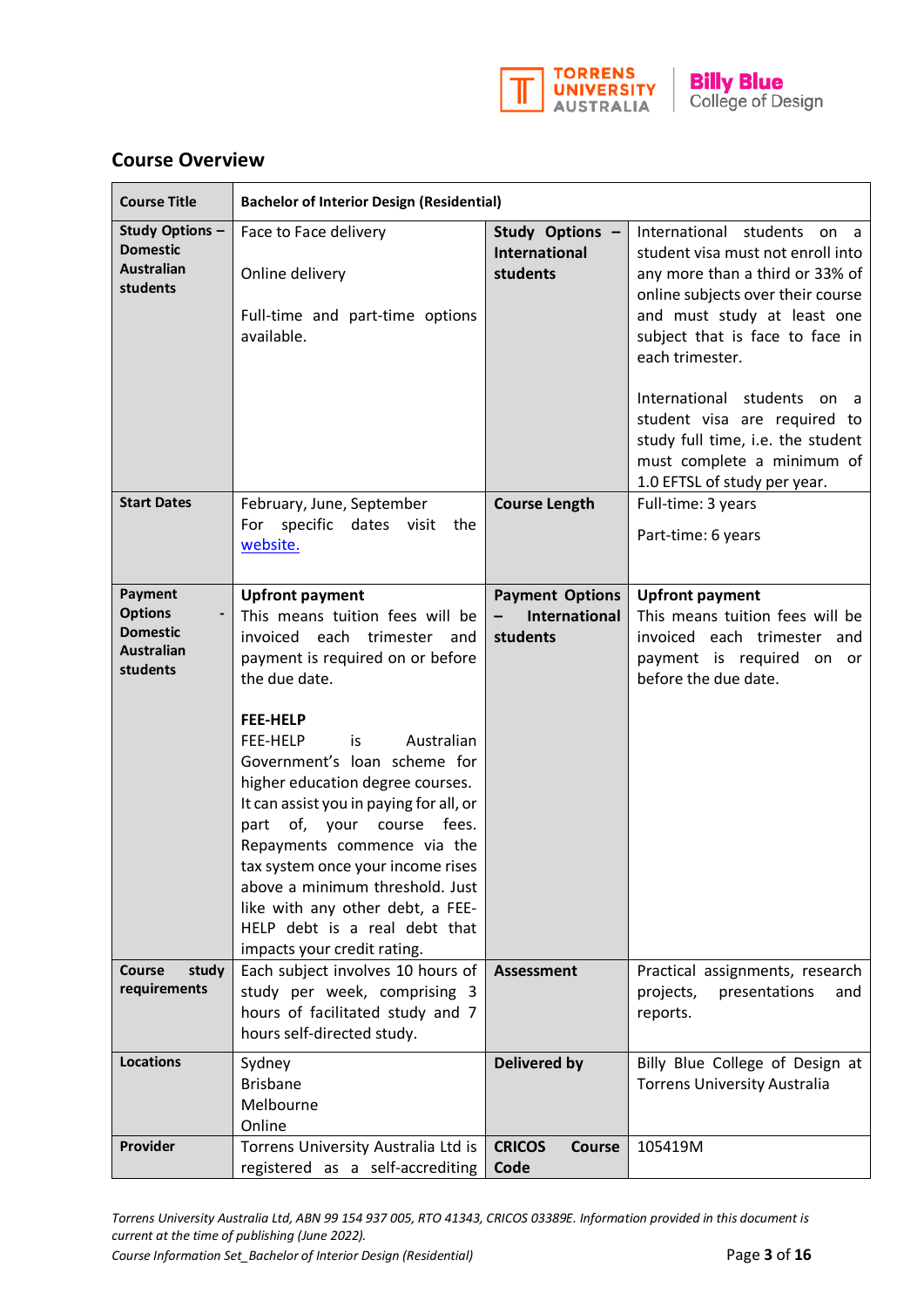

|                         | Australian university by<br>the<br>Tertiary Education Quality and<br>Standards Agency (TEQSA).                                                                                                                |                         |                                    |
|-------------------------|---------------------------------------------------------------------------------------------------------------------------------------------------------------------------------------------------------------|-------------------------|------------------------------------|
| Provider<br>obligations | Torrens University is responsible<br>for all aspects of the student<br>experience, including the quality<br>of course delivery, in compliance<br><b>Higher Education</b><br>with the<br><b>Standards 2015</b> | <b>Accrediting body</b> | Torrens University Australia Ltd   |
| <b>Course Fees</b>      | For details, refer to the website.                                                                                                                                                                            | Any other fees          | For details, refer to the website. |

# **2. Essential requirements for admission**

The general admission criteria that apply to Torrens University Australia courses can be located by visiting the Torrens University Australia website [- https://www.torrens.edu.au/general-admission](https://www.torrens.edu.au/general-admission-information-for-torrens-university-australia-ltd)[information-for-torrens-university-australia-ltd.](https://www.torrens.edu.au/general-admission-information-for-torrens-university-australia-ltd)

# **3. Student Profile**

The table below gives an indication of the likely peer cohort for new students in this course. It provides data on students who commenced in this course in the most relevant recent intake period, including those admitted through all offer rounds and international students studying in Australia.

|                                                                                                                      | Trimester one / Full year<br><b>Intake [2021]</b> |                               |
|----------------------------------------------------------------------------------------------------------------------|---------------------------------------------------|-------------------------------|
| <b>Applicant background</b>                                                                                          | Number of<br>students                             | Percentage of<br>all students |
| (A) Higher education study<br>(includes a bridging or enabling course)                                               |                                                   | 11.29%                        |
| (B) Vocational education and training (VET) study                                                                    | 13                                                | 20.96%                        |
| (C) Work and life experience<br>(Admitted on the basis of previous achievement not in the other three<br>categories) | <5                                                | 4.83%                         |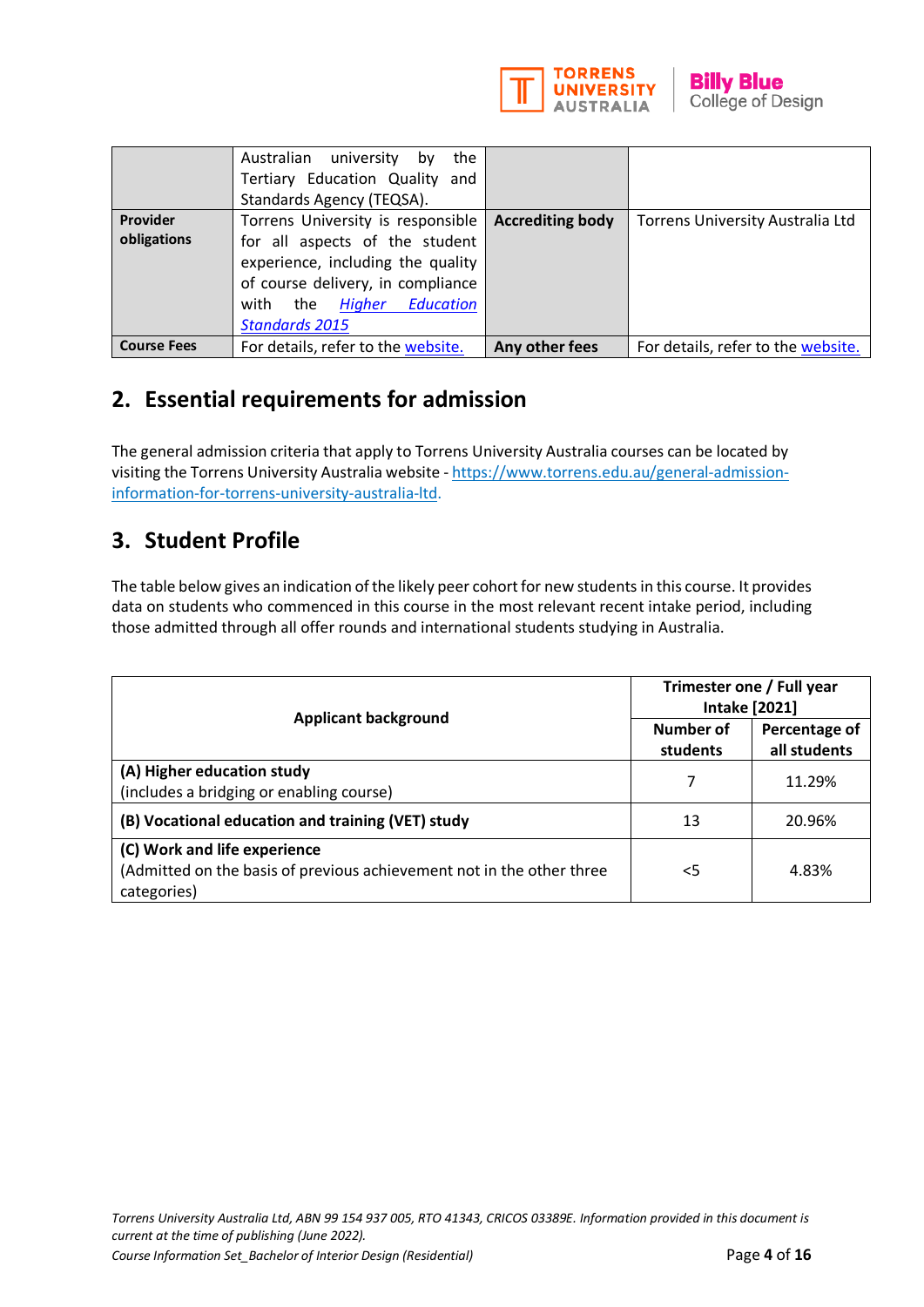

|           | (D) Recent secondary education:<br>Admitted solely on the basis of ATAR<br>(regardless of whether this includes the consideration of                                                         | 9   | 14.51% |
|-----------|----------------------------------------------------------------------------------------------------------------------------------------------------------------------------------------------|-----|--------|
| $\bullet$ | adjustment factors such as equity or subject bonus points)<br>Admitted solely on the basis of year 12 certificate                                                                            | 30  | 48.38% |
|           | Admitted where both ATAR and additional criteria were considered<br>(e.g. portfolio, audition, extra test, early offer conditional on<br>minimum ATAR)                                       | N/A | N/A    |
|           | Admitted on the basis of other criteria only and ATAR was not a<br>factor<br>(e.g. special consideration, audition alone, schools recommendation<br>scheme with no minimum ATAR requirement) | N/A | N/A    |
|           | <b>International students</b>                                                                                                                                                                | 8   | 11.43% |
|           | <b>All students</b>                                                                                                                                                                          | 70  | 100%   |

Notes: "<5" – the number of students is less than 5.

N/A – Students not accepted in this category.

N/P – Not published: the number is hidden to prevent calculation of numbers in cells with less than 5 students.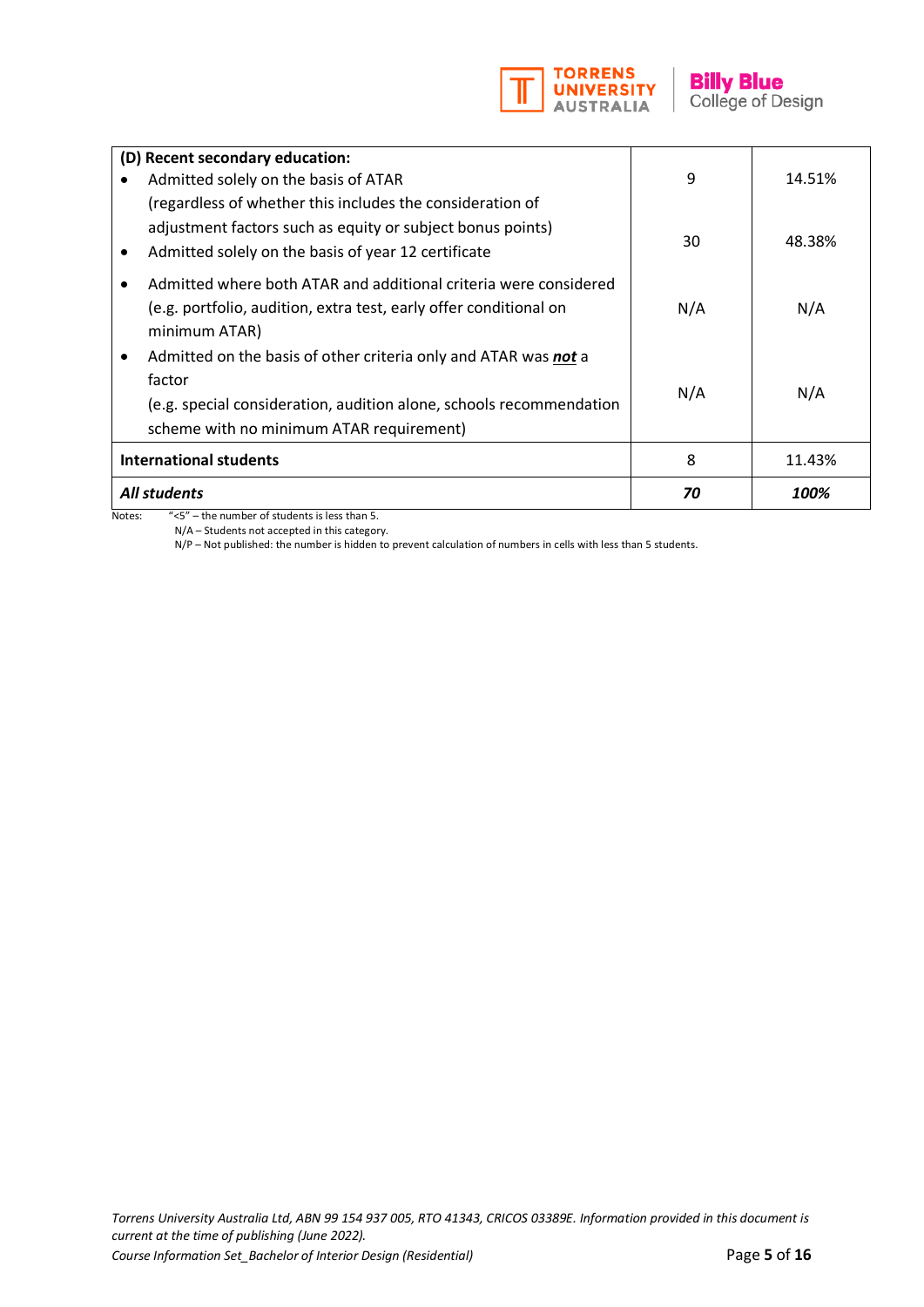

# **4. Admission Criteria**

| Title of course of study                                                                                                                                                             | <b>Bachelor of Interior Design (Residential)</b>                                                                                                                                                                                                                                                                                                                                                                                                                                |  |  |
|--------------------------------------------------------------------------------------------------------------------------------------------------------------------------------------|---------------------------------------------------------------------------------------------------------------------------------------------------------------------------------------------------------------------------------------------------------------------------------------------------------------------------------------------------------------------------------------------------------------------------------------------------------------------------------|--|--|
| Applicants with higher education study                                                                                                                                               | A completed higher education qualification at<br>$\bullet$<br>AQF level 5 (diploma) or above, or equivalent,<br>from an Australian University or another<br>accredited higher education provider<br><b>OR</b><br>Successful completion of at least 1 EFTSL<br>(equivalent full time student load, or one full<br>year) of an AQF level 6 (Associate Degree) or<br>above, or equivalent, from an Australian<br>University or another accredited<br>higher<br>education provider. |  |  |
| Applicants with vocational education and training<br>(VET) study                                                                                                                     | A completed vocational education qualification<br>at AQF level 4 (Certificate IV) or above, or<br>from<br>registered<br>equivalent,<br>a<br>training<br>organisation (RTO)<br><b>OR</b><br>Successful completion of at least 1 EFTSL<br>(equivalent full time student load, or one full<br>year) of an AQF level 5 (Diploma) or above, or<br>equivalent, at a registered training organisation<br>(RTO)                                                                         |  |  |
| Applicants with work and life experience                                                                                                                                             | Demonstrated ability to undertake study at the<br>required level:<br>broadly relevant work experience (documented<br>$\bullet$<br>e.g. CV), demonstrating a reasonable prospect<br>of success; OR<br>formal, informal or non-formal study,<br>completed or partially completed,<br>demonstrating a reasonable prospect of<br>success; OR<br>written submission to demonstrate reasonable<br>prospect of success; OR<br>discipline specific portfolio (art and/or design).       |  |  |
| <b>English Language Proficiency</b><br>(applicable to international students, and in addition<br>to academic or special entry requirements noted<br>above)                           | (or equivalent) score of 6.0 minimum<br><b>IELTS</b><br>(Academic Module) or above, with no skills band less<br>than 5.5                                                                                                                                                                                                                                                                                                                                                        |  |  |
| Applicants with recent secondary education (within<br>the past two years) with ATAR or equivalent*<br>(for applicants who will be selected wholly or partly<br>on the basis of ATAR) | Completed year 12 or equivalent.                                                                                                                                                                                                                                                                                                                                                                                                                                                |  |  |

*Torrens University Australia Ltd, ABN 99 154 937 005, RTO 41343, CRICOS 03389E. Information provided in this document is current at the time of publishing (June 2022).* 

*Course Information Set\_Bachelor of Interior Design (Residential)* Page 6 of 16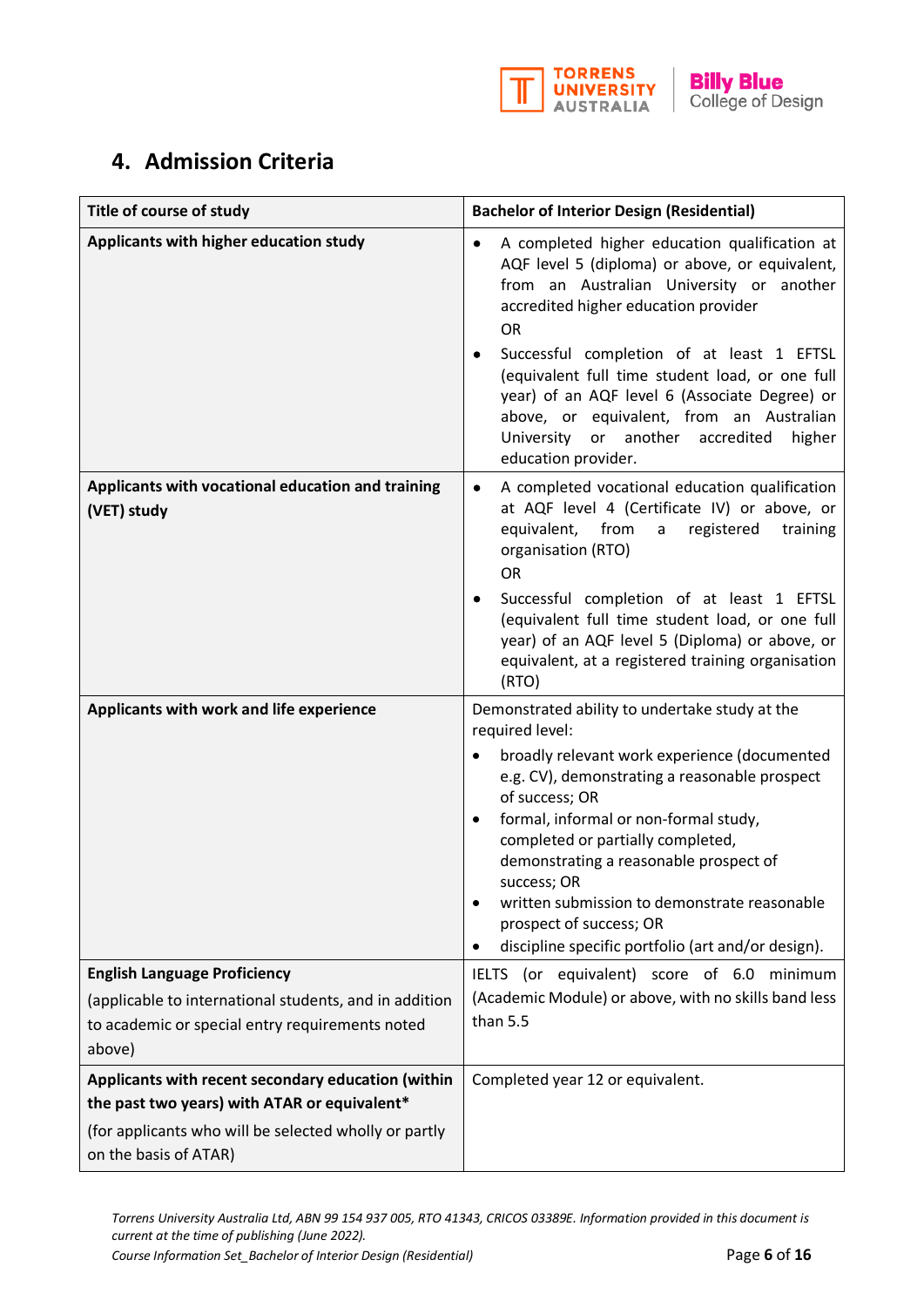

| Title of course of study                          | <b>Bachelor of Interior Design (Residential)</b>          |  |
|---------------------------------------------------|-----------------------------------------------------------|--|
| (ATAR-based offers only, across all offer rounds) | ATAR (OP in QLD)<br>(Excluding adjustment<br>factors) $*$ |  |
| Highest rank to receive an offer                  | N/A                                                       |  |
| Median rank to receive an offer                   | N/A                                                       |  |
| Lowest rank to receive an offer                   | N/A                                                       |  |

# **Other admission options**

*(For applicants who will be selected on a basis other than ATAR)*

# **5. How to apply**

Via direct application to the institution

o <https://apply.torrens.edu.au/b2b/fcta/>

# **6. Advanced standing/academic credit/recognition of prior learning (RPL)**

You may be entitled to credit for prior learning, whether formal or informal. Formal learning can include previous study in higher education, vocational education, or adult and community education. Informal learning can include on the job learning or various kinds of work and life experience. Credit can reduce the amount of study needed to complete a degree.

Applicants admitted based on prior higher education study may be eligible for Advanced Standing in the form of credit and/or recognition of prior learning (RPL) under the Torrens University Australia [Credit Policy](https://laureate-au.blackboard.com/bbcswebdav/institution/Groupwide/Policy%20and%20Procedures/TUA%20Policies%20and%20Procedures/TUA%20PL_AC_009%20Credit%20Policy.pdf) - [\(https://www.torrens.edu.au/policies-and-forms\)](https://www.torrens.edu.au/policies-and-forms).

• Students with completed subjects may be eligible for specified credit and/or elective exemptions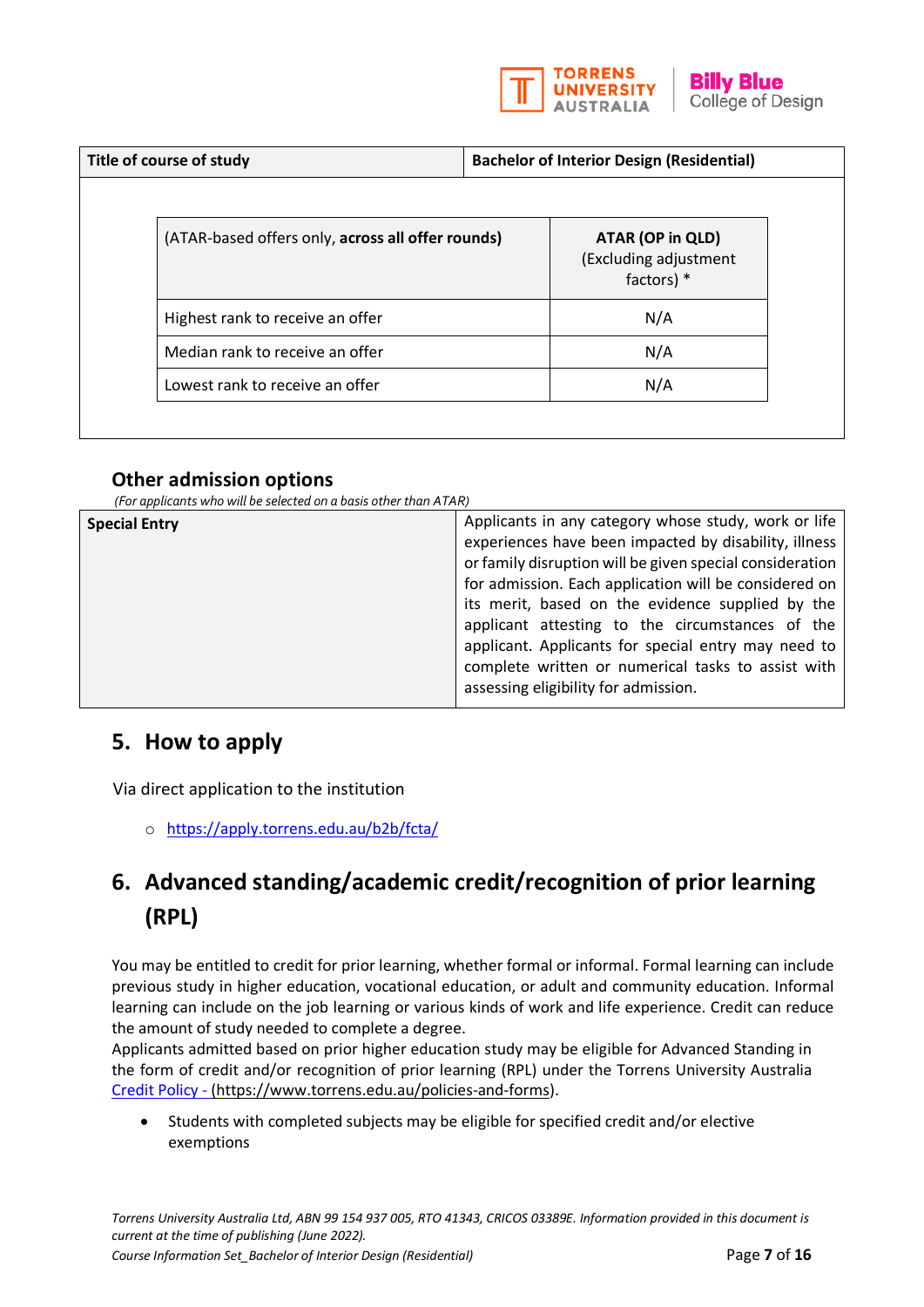

- Students who have completed a qualification at AQF level 5 (diploma) or above may be eligible for block credit (where a block credit agreement exists)
- Students with a mix of formal study and informal and/or non-formal learning may be eligible for recognition of prior learning in addition to any credit approved.

Credit will not be applied automatically. Applicants must apply for credit and/or RPL as early as possible prior to each study period, with applications not accepted after week 2.

For further information about credit and recognition of prior learning please see [http://www.torrens.edu.au/apply-online/course-credits.](http://www.torrens.edu.au/apply-online/course-credits)

# **7. Where to get further information**

- Torrens University Australia (TUA) Website
	- o <https://www.torrens.edu.au/>
- [Universities Admissions Centre \(UAC\) Website](http://www.uac.edu.au/)
	- o http://www.uac.edu.au/
- [Quality Indicators for Learning and Teaching \(QILT\)](https://www.qilt.edu.au/) Website
	- o <https://www.qilt.edu.au/>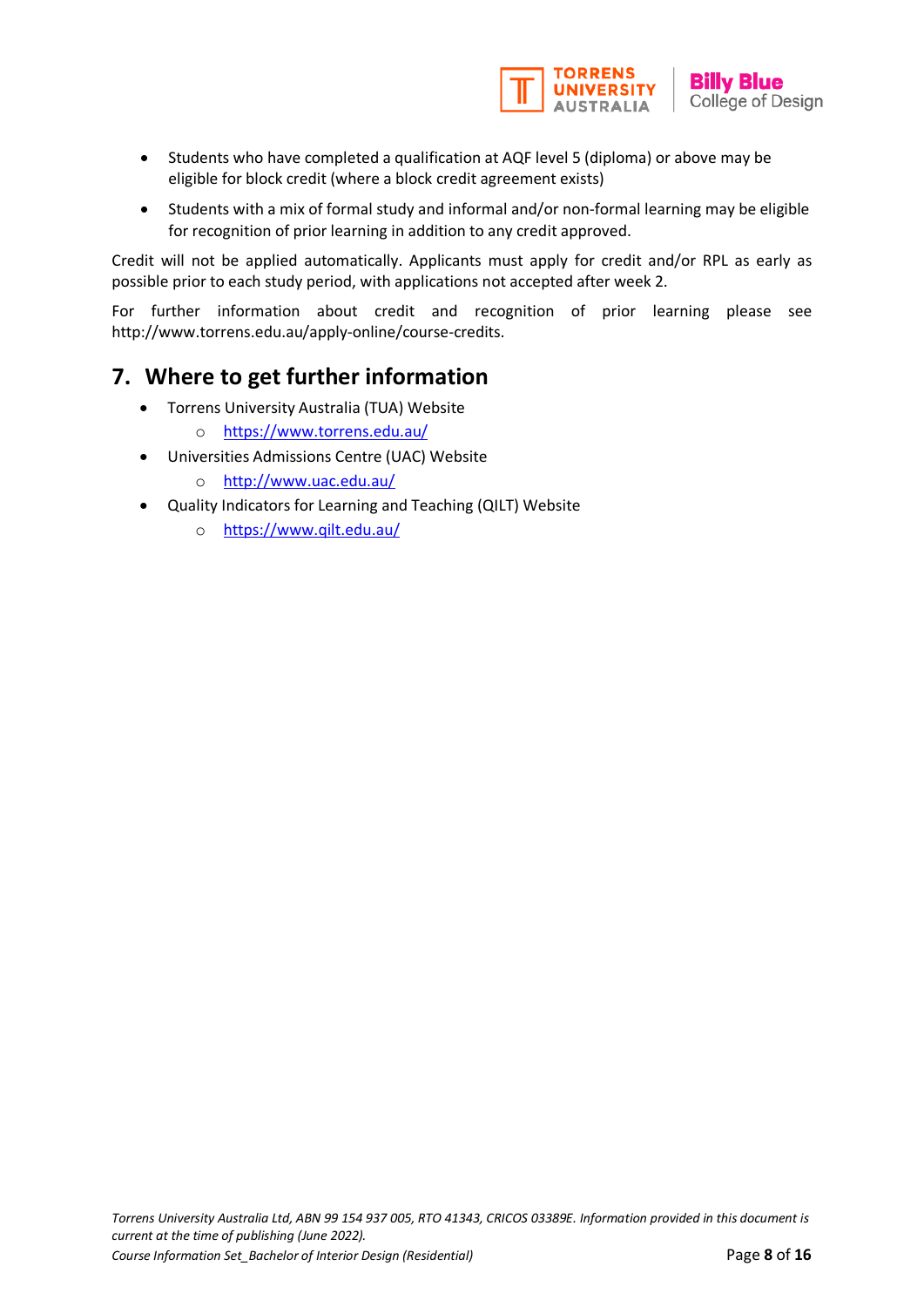

# **8. Additional Information**

# **Course Structure**

The course structure comprises 8 common core subjects, 15 specialised subjects, and 1 elective subject over Levels 100, 200, and 300, as follows:

- Level 100: 3 common core subjects + 5 specialised subjects
- Level 200: 3 common core subjects + 5 specialised subjects
- Level 300: 2 common core subjects + 5 specialised subjects + 1 elective subject

\* Electives available to students may be chosen from the elective bank (please refer to the Course Structure on the Student HUB) or can be taken from any Torrens University course at the appropriate level with approval from the Program Director (or delegate).

# **Course Rules**

To be awarded the Bachelor of Interior Design (Residential), students will need to complete 240 credit points over 24 subjects as outlined in the Course Structure. Each subject has a value of 10 credit points.

# **Subjects**

| <b>SUBJECT DETAILS</b>                                                                                         |
|----------------------------------------------------------------------------------------------------------------|
| <b>SUBJECT TITLE, DESCRIPTOR</b>                                                                               |
| Level 100                                                                                                      |
| <b>DCX101 Design Context</b>                                                                                   |
| This introductory subject places design process and prostice within the context of a chronological survey of l |

This introductory subject places design process and practice within the context of a chronological survey of major historical eras of influence. Students are encouraged to engage with the historical socio-political movements influencing design trends of each era through research and reflection. Academic skills (research, referencing, essay writing, and sentence structure) and design software skills are taught in weekly lessons. Students use the academic and software skills to document historical research and generate creative responses to the themes of historical eras.

#### **DDD100 Design Drawing**

This subject examines the way design ideas are generated. Students will explore concepts of assimilation, synthesis and transformation and will develop an understanding of reflective design practice.

A foundation language of experimentation, risk-taking and problem solving is introduced, combined with theories of ideas generation and their transformation into a design outcome.

In addition, students will investigate a variety of methods and techniques to understand design innovation through individual and group exploration and analysis.

#### **BID104A Interior Design Practice**

This subject examines perspectives on models of practice relevant to Interior Design. It examines design practice in response to changing needs and requirements of clients and design briefs. It also explores the strategies used for expressing ideas, and the design skills required to communicate them. The purpose of the subject is for students to gain knowledge in foundation level design practice relevant to Interior Design. Thedesign process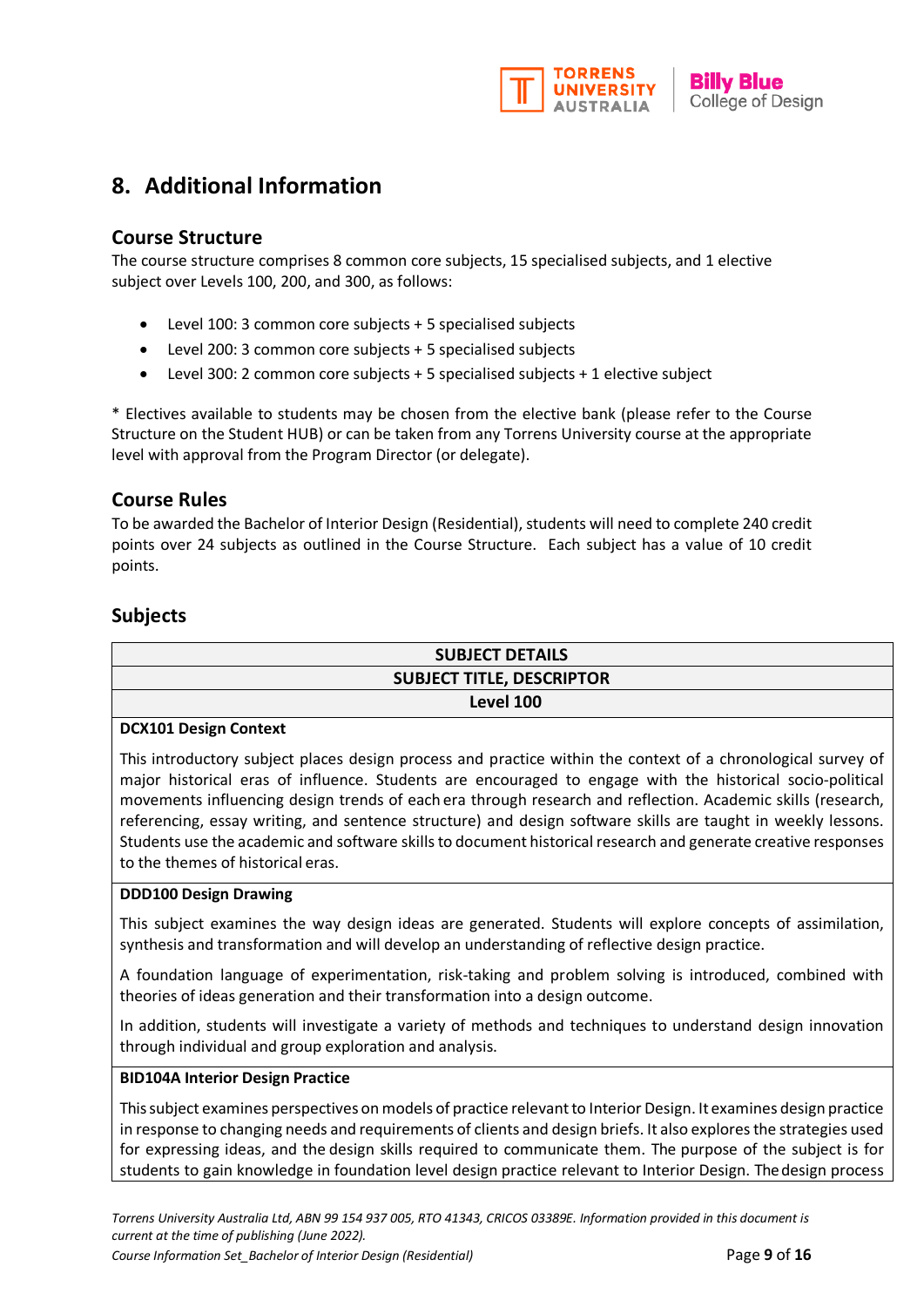

## **SUBJECT DETAILS**

#### **SUBJECT TITLE, DESCRIPTOR**

workflow from original idea to review of work in progress, revision, presentationand reflection is explored.

#### **DSO102 Design Studio 1**

The subject introduces the student to various aspects of the elements of design, e.g. materiality, form and shape, colour, positive and negative space etc. utilised in creative problem solving. Initially students are introduced to a design development process, from the tangible to the digital; through paper model making with its inherent skills development and risk taking, then on to further digital development using newly introduced software. Concurrent, weekly, individual homework tasks focus on understanding and appreciation of materials, their many varied uses, properties and the manufacturing processes related to them. Students will make incremental progress towards choosing a material in which their individual design can be realised. The submission will include a material and colour folio. The final submission will be a model executed in an appropriate material with its function/usage contextualised with all relevant information gleaned throughout the trimester.

#### **DHI100 History of Interior Design and Decoration**

Applying historical knowledge to current contemporary interior design practice is a valuable methodology employed in informing design choices. This subject enables the student to explore historical styles of architecture, interior design and decoration.

#### **DCC100 Construction and CAD**

This subject introduces the student to industry standard CAD software and its application. The student will learn how to set up and draw a CAD documentation package, add annotations to drawings, and plot/print drawings.

In this subject, knowledge of basic building and structural components is developed. The student learns how to interpret technical drawings and other documentation for interior projects. The student is introduced to legislative regulations, codes and standards and their application.

#### **DJF100 Joinery and Finishes**

In this subject, multiple types of joinery and associated finishes are introduced. Through documentation of a basic joinery package for a kitchen, joinery construction terminology and its application are explored. Instruction includes joinery finishes, fittings, and equipment. Australian Standards, regulations, and codes are applied to the joinery documentation.

#### **DSO103 Design Studio 2**

Design Studio 2 offers an introduction to the building blocks of creating and developing brands and is designed to give students a broad understanding of the stages and methodologies adopted in the brand development process. The subject draws on the theory and practice that sits behind brand creation. It covers the broad spectrum ofbrand development, values, trends and branding techniques, as well as fundamentals such as brand positioning and brand architecture. The subject also explores the relationship between branding and audiences, cross-cultural influences and shifts in consumer behaviour. Students must first understand and apply the fundamentals of branding and then go on to use that knowledge as the basis for developing and progressing a brand. This theoretical and practical subject will equip students with the knowledge and insight with which to build their own branding expertise.

#### **Level 200**

#### **DSO201 Design Studio 3**

*Torrens University Australia Ltd, ABN 99 154 937 005, RTO 41343, CRICOS 03389E. Information provided in this document is current at the time of publishing (June 2022).* 

*Course Information Set\_Bachelor of Interior Design (Residential)* Page **10** of **16**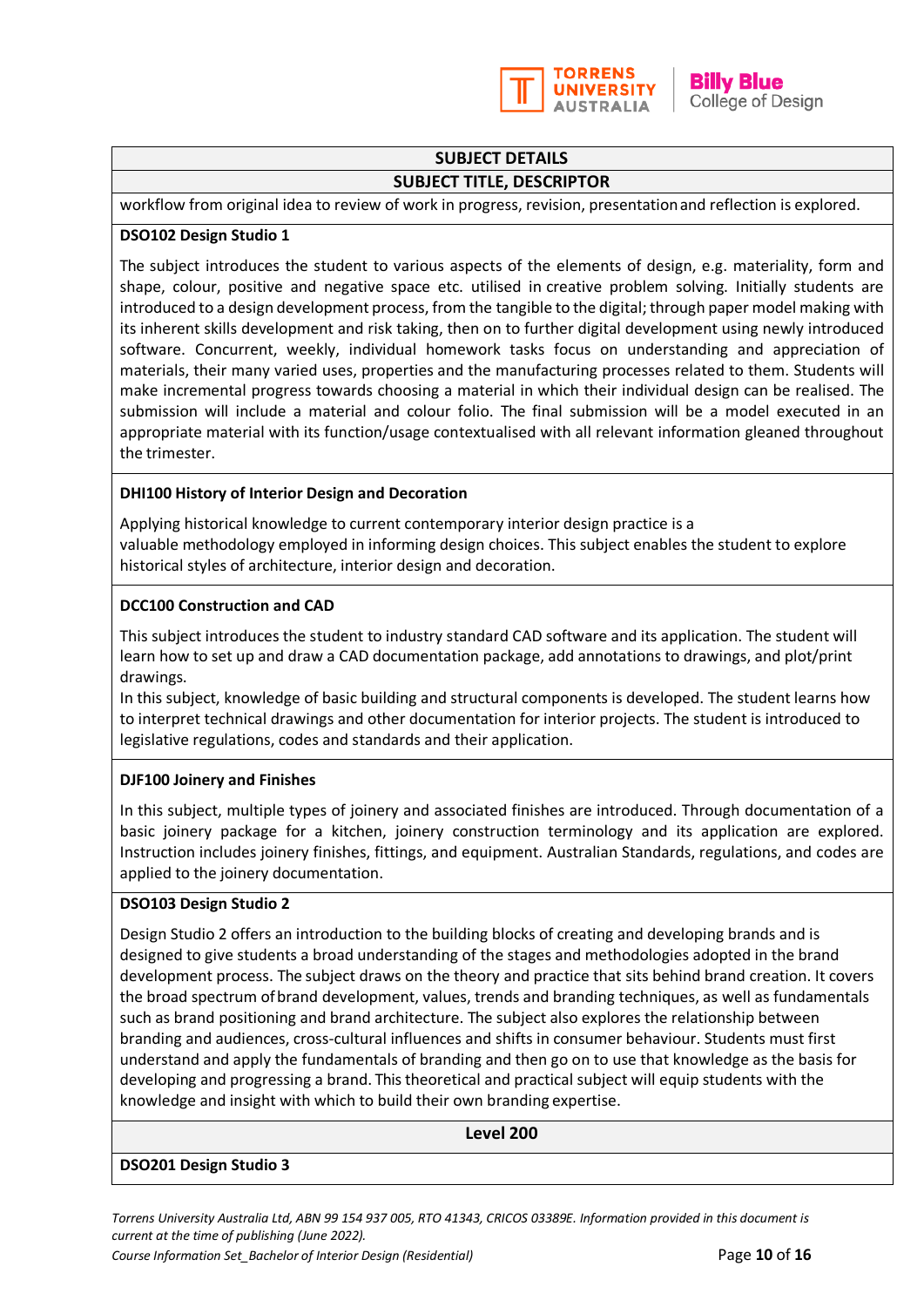

## **SUBJECT DETAILS SUBJECT TITLE, DESCRIPTOR**

The subject introduces business practices such as costing, time management, value engineering and general models of monetising and valuing output typical of a variety of design industries. Case study analyses' of a typical design industry business practices, domestic and international, acquaint students with the differences and similarities that exist. Students learn about contractual agreements, and where appropriate become familiar with international shipping and distribution terms as well as an introduction to design copyright laws. Initial overview of time allocation practices and the creationand understanding costing terms such as: Bill Of Material (BOM) /Scope of Work /Deliverables used in typical projects is followed by application. Students plan a project fromstart to finish through to the development of an appropriate project management plan for their particular industry such as time management charts with typical dependencies highlighted and costed.

#### **IDR202A Environment Design 2 (Residential)**

The theoretical base of this subject will focus on developing the students' understanding of the complexities of designing interiors for both single and double storey residential environments whilst appreciating the growing demand for the application of sustainable design practices- not only in materials and technologies but also in the longevity and adaptability of the final design solution.

Students will integrate their research and knowledge of residential environments, and environmental imperatives into the creative realisation of project briefs.

### **IDR205A Scheduling Interiors 2 (Residential)**

Scheduling Interiors 2 (Residential) introduces the student to the practical knowledge required to specify soft materials in a residential environment. It recognises the importance of developing appropriate aesthetics to reflect a concept developed from a client brief as well as the importance of sustainable practices in residential design. This subject focuses on educating the student in the suitability and appropriateness of soft materials to the specification of any residential interior, investigating flooring, bedding, window treatments and furniture. The role of quality assurance and its importance in realising an efficient and effective residential project is also investigated.

#### **IDR206A Theories of Space and Place 2**

Theories of Space and Place 2 explores theories and issues relevant to the design of residential environments in the 21 Century. The subject focuses on the study of human behaviour and psychology and how this contributes to the research, conceptualisation and delivery of a residential design solution. It explores the notion of 'home' and how this translates to a 'physical' or 'digital' environment as well as the relationship of 'home' to a broader socio/political and cultural context. Theories of Space and Place 2 also explores pertinent issues related to the contemporary residential experience such as the environment, gender, age and disability.

#### **PBL202 Problem Based Learning Studio**

Problem-based learning (PBL) is a pedagogical approach that enables students to learn while engaging actively with meaningful problems. Students are given the opportunities to problem-solve in a collaborative setting, create mental models for learning, and form self-directed learning habits through practice and reflection. The underpinning philosophy of PBL is that learning can be considered a "constructive, self-directed, collaborative and contextual" activity. The principle of construct positions students as active knowledge seekers and cocreators who organise new relevant experiences into personal mental representations with the help of prior knowledge. This is further reinforced by social theories of learning that advance the merits of social interaction in cognitive development.

The aim of this subject is to trigger student learning with a problem which needs resolution. Students make connections to the challenge by activating their individual and collective prior knowledge and finding resources to make sense of the phenomenon; they also engage in peer learning through small-group discussions and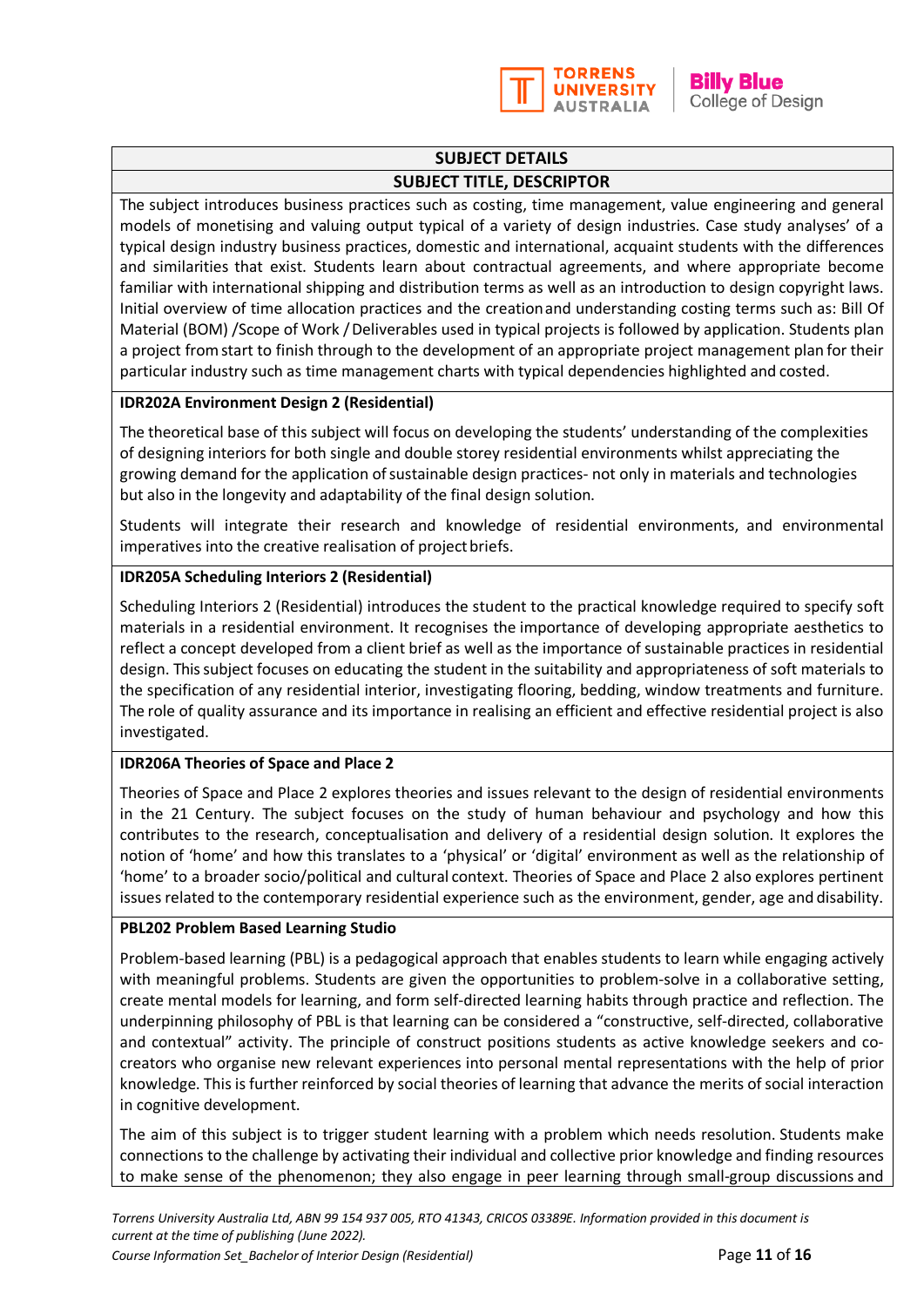

**Billy Blue** College of Design

# **SUBJECT DETAILS**

### **SUBJECT TITLE, DESCRIPTOR**

consolidate their learning through reflective writing. Beyond enabling students to make sense of the concepts and subject matter, this learning experience will also help students develop an understanding of themselves and their contexts, and the ways and situations in which they learn effectively.

#### **DDD203 Discover, Define, Develop,Deliver**

The myth of innovation is that brilliant ideas leap fully resolved from the minds of geniuses. The reality is that most innovation comes from a process of rigorous examination through which great ideas are identified and developed before being realised as new offerings and capabilities.

This subject introduces Problem Based Learning (PBL), mapped out as the 'Double Diamond', the collaborative process by which the designer's sensibilities and methods are employed to integrate the needs of people, the possibility of technology and the requirement for business success. In short, Double Diamond approach converts need into demand. It's a human-centred approach to problem-solving that focuses thinking about meanings instead of features, searching for radical changes instead of improvements and proposing visions instead of satisfying existing needs.

Today, designers across many disciplines share some similar approaches to the creative process. Every design specialist has a different approach and way of working, but there are some commonalities in their creative process. Divided into four distinct phases – Discover, Define, Develop and Deliver – the Double Diamond is a simple visual map which illustrates the PBL approach.

In this subject, students examine a range of possible ideas – divergent thinking; before refining and narrowing down to the best idea – convergent thinking. To discover which ideas are best, the creative process is iterative. Ideas are developed, tested and refined many times, with weak ideas dropped in the process. This cycle is an essential part of a good design strategy.

Students are introduced to practical design methods – like user journeys, empathy mapping, character profiles – and how they can be used to move a project through the four phases of the Double Diamond.

**Discover –** The first quarter of the Double Diamond model covers the start of the project. Students look at the world from a fresh perspective; notice new things and gather insights.

**Define –** The second quarter represents the definition stage, in which students analyse and synthesise all of the possibilities identified in the Discover phase. Which matters most? Which should we act upon first? What is feasible? The goal here is to develop a clear creative brief that frames the fundamental design challenge.

**Develop –** The third quarter marks a period of development where solutions or concepts are created, prototyped, tested and iterated. This process of trial and error helps students to improve and refine their ideas.

**Delivery –** The final quarter of the Double Diamond model is the delivery stage, where the resulting project (a product, service or environment, for example) is finalised, produced and launched.

Thinking like a designer can transform the way you develop products, services, processes – and even strategy.

## **IDR207A Systems and Documentation 2 (Residential)**

Systems and Documentation 2 (Residential) continues to develop the student's understanding of the different construction systems applicable to residential design applicable to small to mid-scale projects. It also investigates how design solutions are communicated to stakeholders (contract managers, consultants and contractors) - namely through documentation, specifications and contract management. Students will develop a complete set of documentation drawings for their nominated residential design proposal. The tutorials and assessments will all be carried out using computer aided documentation.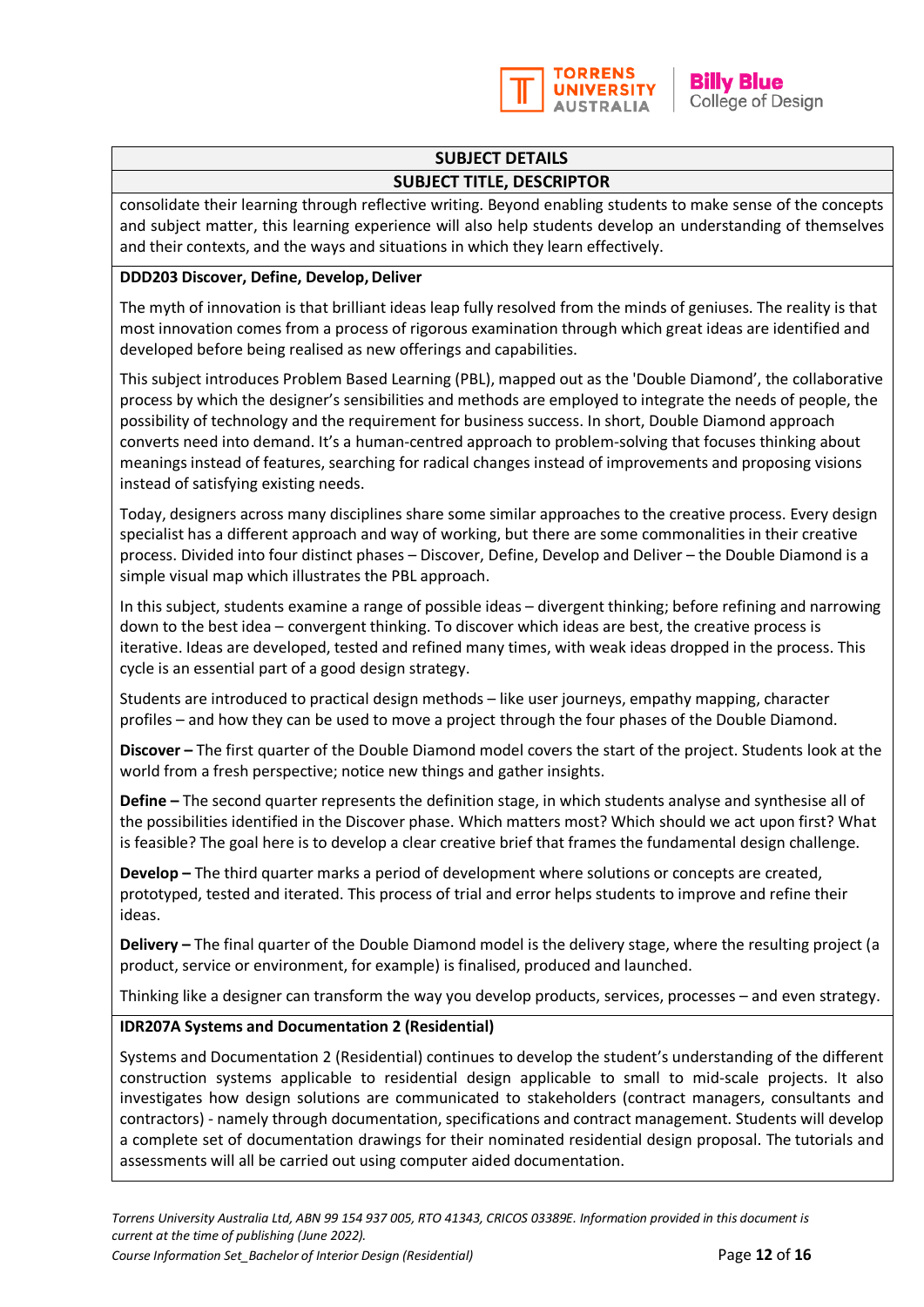

**Billy Blue** College of Design

### **SUBJECT DETAILS SUBJECT TITLE, DESCRIPTOR Level 300**

#### **SEN301 Social Enterprise**

Social Enterprise is an exciting theoretically-based subject that is driven by the desire to create positive change through entrepreneurial activities. These activities harness design thinking and problem-solving processes in the realisation of pragmatic, viable project proposals from initiation to client presentation.

By providing students with a framework to understand business model generation and the skills to source, evaluate, and measure opportunities through systematic research and competitor analysis, Social Enterprise empowers students to conceptualise, develop and propose new ventures and products that focus primarily upon social change for good. In addition, this subject will help students understand and address the practical challenges of working within this environment; to analyse different entrepreneurial business strategies, to explore diverse funding strategies, as well as incorporate theoretical discussions on major trends and issues in the social economy. Social Enterprise enables students to appreciate the power of creativity in problemsolving and the importance of the designer's role in making a difference and precipitating change.

#### **IDR301A Emerging Design Technologies(Residential)**

Emerging Design Technologies: Residential examines the technology focused theories affecting the experiential nature of design for residential environments in both the physical and digital arena. It examines how technology is influencing the experience of living, sleeping, cleansing and any activity associated with the perception of 'home'. It examines a global context of changing perceptions of 'residing' and how the residential environment is being redefined by environmental and technological trends. This subject also explores the emerging factors influencing the residential experience of virtual worlds, film and animation.

#### **IDR302A Environment Design 3 (Residential)**

The theoretical base of this subject will focus on developing the students' understanding of the complexities of designing large scale residential developments whilstappreciating the growing demand for the application of sustainable design practices - not only in materials and technologies but also in the longevity and adaptability of the final design solution. Students will integrate their research and knowledge of large scale residential environments into the creative realisation of project briefs. Students will also prepare specification documents and schedules for part of a large scale residential development.

#### **IDR303A Systems and Documentation 3 (Residential)**

Systems and Documentation 3 (Residential) develops the students understanding of the different construction systems applicable to the design of residential environments, and how design solutions are communicated to stakeholders (contract managers, consultants and contractors)- namely through documentation, and contract documentation (e.g. function and construction of stairs). Students will develop a complete set ofdocumentation drawings for a nominated design proposal. The tutorial and assessments will all be carried out using computer aided documentation.

#### **WIL302 Work Integrated Learning**

This subject is designed to provide students with professional experience in an area related to their field of study or the career they are working towards. The aim of providing industry-specific opportunities is to enable students to develop skills that will enhance their prospects of gaining meaningful employment and building their career for the future.

Much of the benefit of work integrated learning comes from observation, practicing under supervision and reflection. Work Integrated Learning is an excellent way to broaden the students learning environment while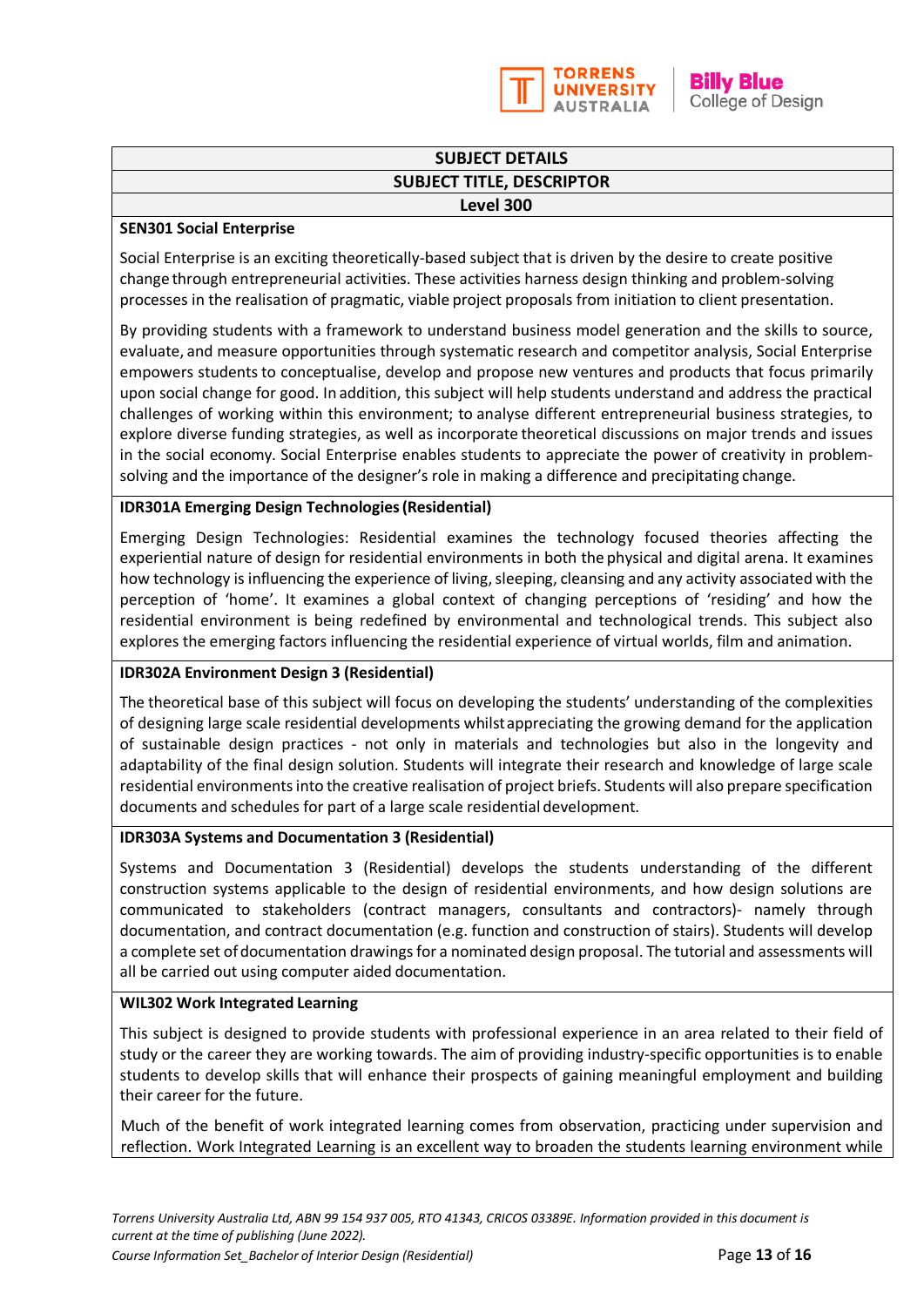

# **SUBJECT DETAILS**

#### **SUBJECT TITLE, DESCRIPTOR**

they are studying. It allows them to see first-hand how what they are learning in their degree translates into practice, as well as how 'real world' practice relates to what they are learning at University.

This subject will develop work ready skills and boost students' employability while they are studying.

There are two work integrated learning options available to students:

#### **Option 1: Internship**

Students are offered the opportunity to work within a professional design environment for an extended period of time. It encourages students to build long-term relationships with the design industry and exposes them to the rigour of applied design practice while building their confidence in adapting to new environments. It also provides a context in which to enhance their communication skills and work collaboratively in a professional arena. Students will undertake a series of research tasks, conducting interviews and gathering data in order to understand the key concepts in managing a professional design practice with emphasis placed on the operation of the professional design environment.

#### **Option 2: Industry Live Brief**

This subject requires students to respond to criteria set within the context of an Industry Live Project. An understanding of research methodologies appropriate to professional practice and the documentation of personal creative investigation will be explored. Students will also further investigate and examine entrepreneurial and commercial opportunities through collaborative work practice. The subject is delivered from a cross discipline perspective and draws on both discipline specific and common design practices.

Students are required to work both independently or as part of a collaborative team in order to conduct research, analyse and define project parameters and deliver innovative solutions that expand the notion of an industry live brief.

#### **IDR304A Systems and Documentation 4 (Residential)**

Systems and Documentation 4 (Residential) extends the student's knowledge and communication of different construction systems for a nominated residential design proposal. Students are required to complete a full documentation package for their nominated design proposal.

#### **BID302A Portfolio**

This subject aims to cultivate a broader understanding of portfolios and presentations for the design industry within a professional context. It explores contemporary stylesand methods of presentation.

The identification and analysis of employment target markets is introduced to students. This is enhanced through self-directed research that aims to help students gain an understanding of the specific needs and preferences of the Interior Design industry.

Students build relationships with Interior Design industry through possible internship or design studio project or on campus live brief. This industry engagement exposes students to rigors of the real world design practice whilst adding valuable experience to studentCV.

## **Locations**

The Bachelor of Interior Design (Residential) can be studied fully online or at the below Torrens University Campuses:

- Sydney: Level 1, 46-52 Mountain Street, Ultimo NSW Australia 2007
- Brisbane: 90 Bowen Terrace, Fortitude Valley, QLD, 4006

*Torrens University Australia Ltd, ABN 99 154 937 005, RTO 41343, CRICOS 03389E. Information provided in this document is current at the time of publishing (June 2022).* 

*Course Information Set\_Bachelor of Interior Design (Residential)* Page **14** of **16**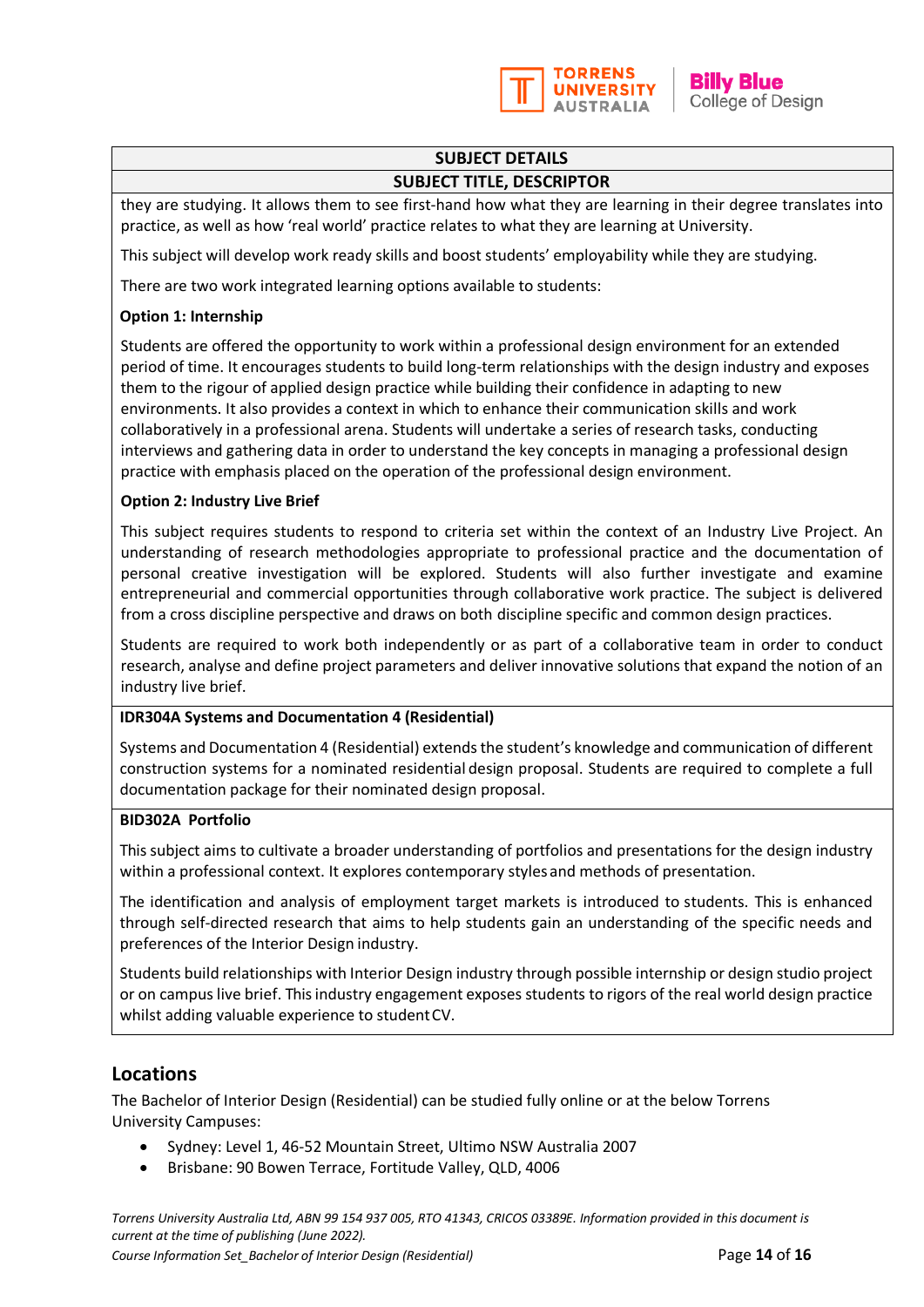

• Melbourne: 196 Flinders Street, Melbourne, VIC 3000

# **Campus Facilities and Services**

All campuses are designed to provide students with professional spaces in which to learn and work. They have been planned with student study needs in mind with well-equipped accessible learning spaces as well as student breakout areas for group work and spending time with friends.

Facilities and Services include:

- The Customer Service Hub our friendly and experienced staff can give help and advice about courses, your enrolment and campus life, including all services and activities on campus.
- Counsellors are available for students to consult with on a range of personal issues
- Student wireless access throughout the Campus
- Student break-out and relaxed study spaces for group work
- Student lounge areas most with microwaves, kitchenette facilities and vending machines
- The Learning Hub, home to the Learning Support Team, encompasses Learning Skills Advisors, Learning Technology Advisors, and Library & Learning Skills Officers. It provides an integrated, holistic support program for students throughout the study lifecycle within a library/collaborative study environment.

The service includes:

- $\circ$  Support and workshops with highly qualified staff in the areas of Academic skills, Library skills, and Technology skills, both on campus and online.
- o Physical and digital resources relevant to studies, such as books, journals, multimedia, databases
- o Self-check kiosks for library loans and print and copy facilities

## **A positive student experience**

Torrens University Australia values the importance of a positive student experience, and therefore has robust processes to resolve student complaints. The Student Complaints Policy, and associated procedures, can be accessed from the [website](http://www.torrens.edu.au/policies-and-forms) (https://www.torrens.edu.au/policies-and-forms).

## **Paying for your qualification**

We offer two payment options for this course:

• **Upfront payment**

If you want to complete your qualification debt-free you can choose to pay as you go. This means tuition fees will be invoiced each semester and payment is required on or before the due date using EFTPOS, credit card or direct transfer.

• **FEE-HELP**

FEE-HELP is Australian Government's loan scheme for higher education degree courses. It can assist you in paying for all, or part of, your course fees. Repayments commence via the tax system once your income rises above a minimum threshold. Just like with any other debt, a FEE-HELP debt is a real debt that impacts your credit rating.

Further information about FEE-HELP, including eligibility, is available at:

o [FEE-HELP website:](http://studyassist.gov.au/sites/studyassist/helppayingmyfees/fee-help/pages/fee-help-)  [http://studyassist.gov.au/sites/studyassist/helppayingmyfees/fee-help/pages/fee](http://studyassist.gov.au/sites/studyassist/helppayingmyfees/fee-help/pages/fee-help-)[help-](http://studyassist.gov.au/sites/studyassist/helppayingmyfees/fee-help/pages/fee-help-)